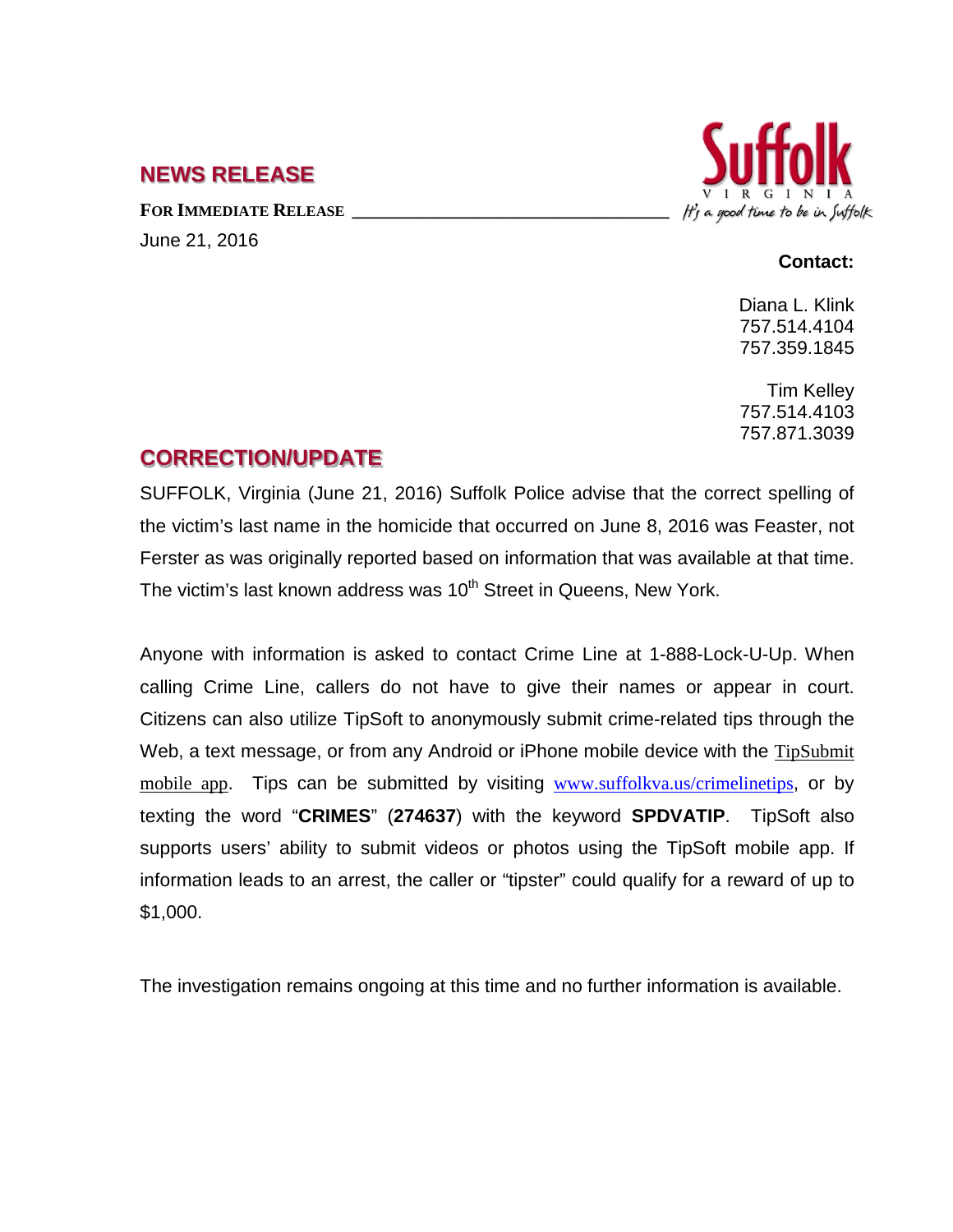### **UPDATE**

SUFFOLK, Virginia (June 9, 2016) Suffolk Police advise that the victim in last night's homicide has been identified as Keenan Ferster, age 23.

Anyone with information is asked to contact Crime Line at 1-888-Lock-U-Up. When calling Crime Line, callers do not have to give their names or appear in court. Citizens can also utilize TipSoft to anonymously submit crime-related tips through the Web, a text message, or from any Android or iPhone mobile device with the TipSubmit [mobile app](http://www.tipsoft.com/index.asp?P=TipSubmitMobile). Tips can be submitted by visiting [www.suffolkva.us/crimelinetips](http://www.suffolkva.us/crimelinetips), or by texting the word "**CRIMES**" (**274637**) with the keyword **SPDVATIP**. TipSoft also supports users' ability to submit videos or photos using the TipSoft mobile app. If information leads to an arrest, the caller or "tipster" could qualify for a reward of up to \$1,000.

The investigation remains ongoing at this time and no further information is available.

#### **SUFFOLK POLICE INVESTIGATING FATAL SHOOTING**

SUFFOLK, Virginia (June 8, 2016) The Suffolk Police Department is currently investigating a fatal shooting that occurred earlier this evening.

Emergency dispatchers were made aware of the incident at 6:26 p.m. Upon preliminary investigation it was found that the incident occurred in the 1000 block of Nansemond Parkway at Heritage Acres Apartments.

The black male victim was located at E. Washington Street and Bunch Avenue as he was being driven to a local hospital by acquaintances. Officers on scene performed life saving measures until the arrival of Suffolk Fire & Rescue personnel. The victim was pronounced deceased at the scene.